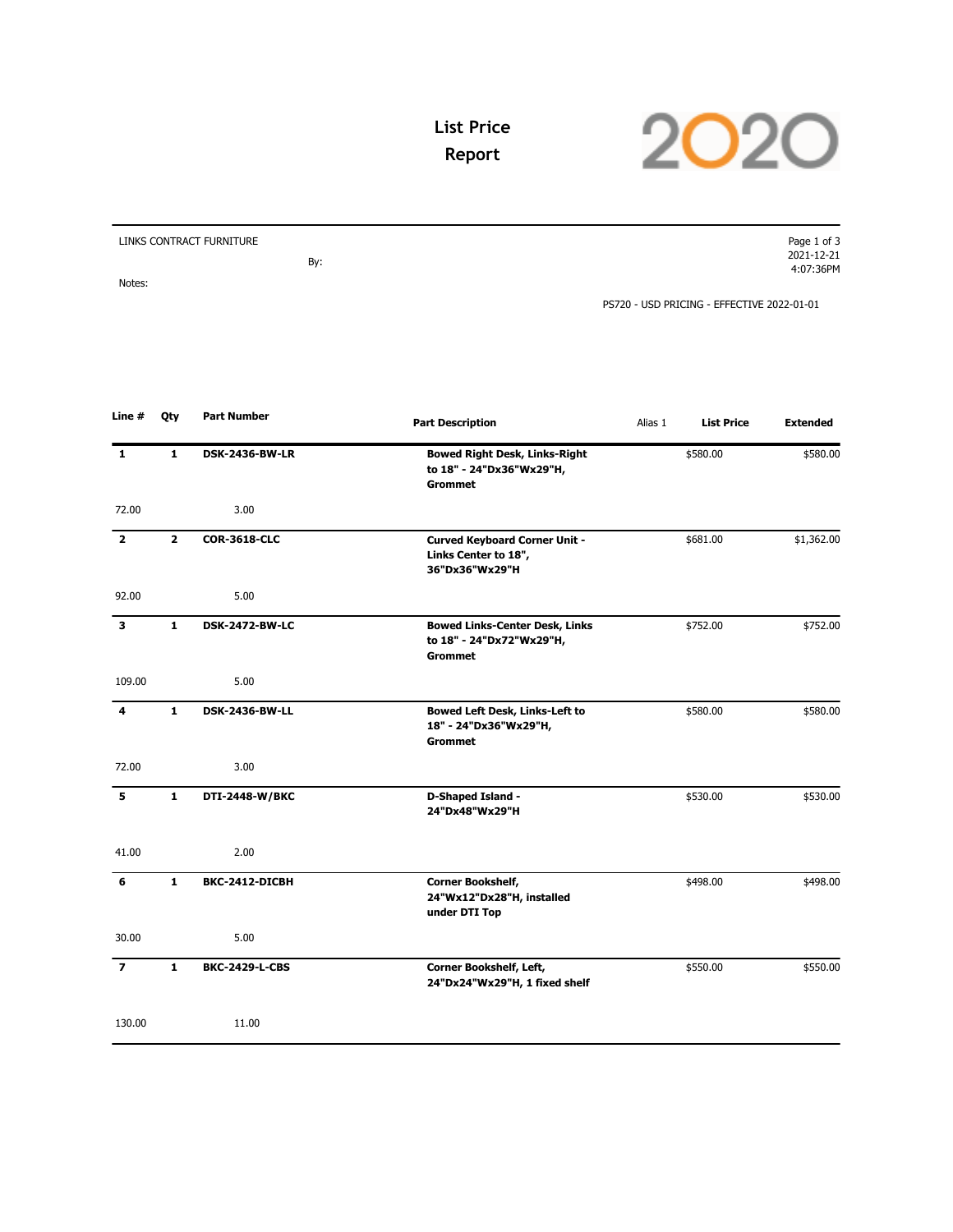LINKS CONTRACT FURNITURE

By: Notes:

PS720 - USD PRICING - EFFECTIVE 2022-01-01

| Line # | Qty          | <b>Part Number</b>    | <b>Part Description</b>                                               | Alias 1 | <b>List Price</b> | <b>Extended</b> |
|--------|--------------|-----------------------|-----------------------------------------------------------------------|---------|-------------------|-----------------|
| 8      | $\mathbf 1$  | <b>BKC-2429-R-CBS</b> | Corner Bookshelf, Right,<br>24"Dx24"Wx29"H, 1 fixed shelf             |         | \$550.00          | \$550.00        |
| 130.00 |              | 11.00                 |                                                                       |         |                   |                 |
| 9      | $\mathbf{2}$ | PMHT-1436-38          | <b>Post Mounted Hutch</b><br>14"Dx36"Wx38"H, four 24"<br><b>Posts</b> |         | \$690.00          | \$1,380.00      |
| 58.00  |              | 3.00                  |                                                                       |         |                   |                 |
| 10     | $\mathbf{1}$ | PMHT-1472-38          | <b>Post Mounted Hutch</b><br>14"Dx72"Wx38"H, four 24"<br><b>Posts</b> |         | \$941.00          | \$941.00        |
| 96.00  |              | 6.00                  |                                                                       |         |                   |                 |
| 11     | $\mathbf{2}$ | CAB-1622-LMBBF        | <b>Mobile Pedestal</b><br>16"Wx22"Dx28"H Box/Box/File                 |         | \$758.00          | \$1,516.00      |
| 80.00  |              | 6.00                  |                                                                       |         |                   |                 |
| 12     | $\mathbf{2}$ | DKT-36-HING-SZ        | <b>Two Glazed Frame Hinged</b><br>Doors for 36" Hutch                 |         | \$519.00          | \$1,038.00      |
| 13.00  |              | 8.00                  |                                                                       |         |                   |                 |
| 13     | $\mathbf 1$  | DKT-72-HING-SZ        | <b>Four Glazed Frame Hinged</b><br>Doors for 72" Hutch                |         | \$953.00          | \$953.00        |
| 26.00  |              | 18.00                 |                                                                       |         |                   |                 |
| 14     | 6            | <b>PST-0018</b>       | Divider Post, 18"High                                                 |         | \$81.00           | \$486.00        |
| 1.50   |              | 1.00                  |                                                                       |         |                   |                 |
| 15     | 6            | <b>TIL-1236-F</b>     | Panel Insert - 12"Hx36"W -<br><b>Fabric</b>                           |         | \$271.00          | \$1,626.00      |
| 2.70   |              | 1.00                  |                                                                       |         |                   |                 |
| 16     | 4            | <b>TIL-12-F</b>       | Tile Filler - 12"H - Fabric                                           |         | \$0.00            | \$0.00          |
| 0.00   |              | 1.00                  |                                                                       |         |                   |                 |